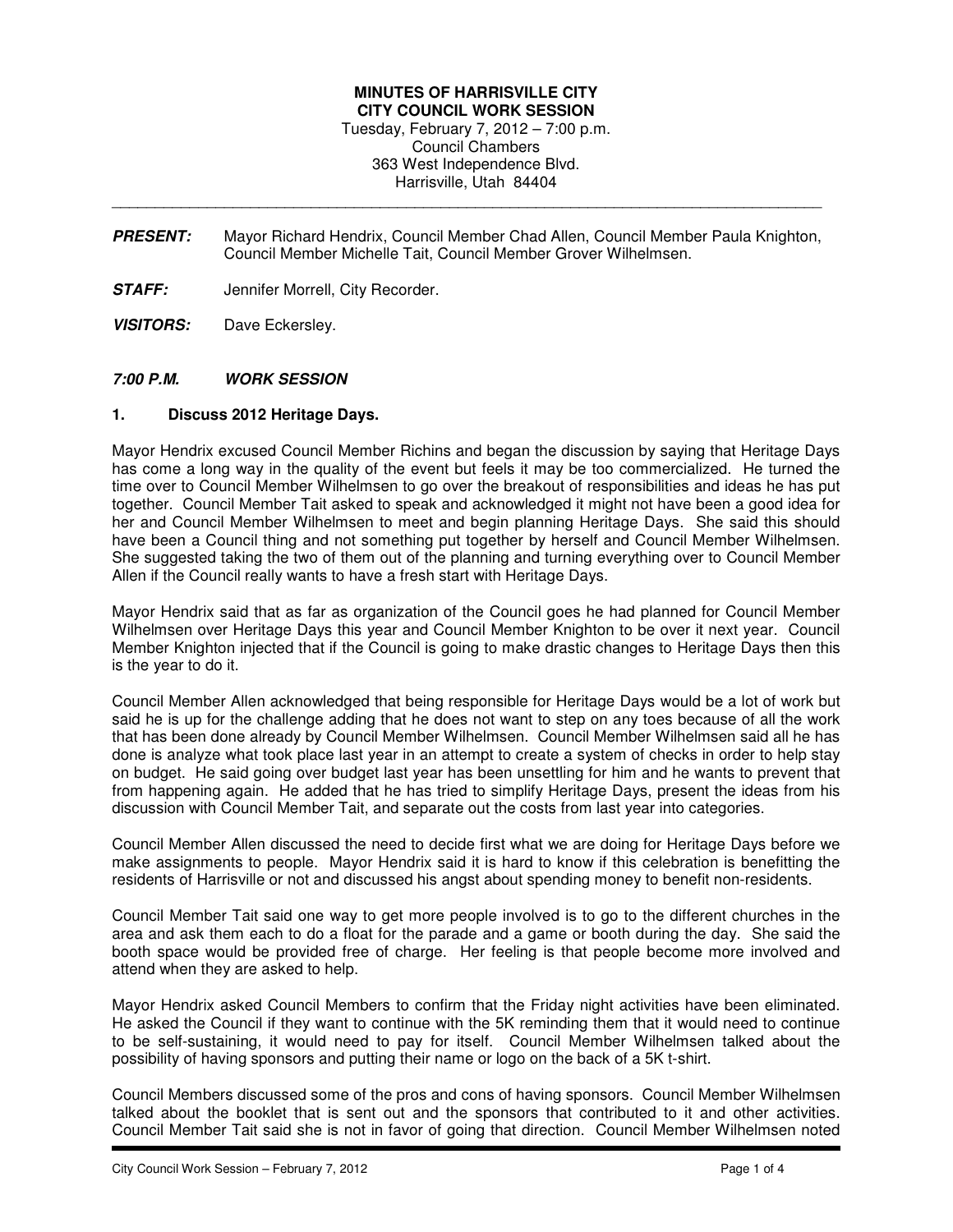that the City staff indicated they do not have time to handle advertising. Council Member Knighton asked if the benefit of having sponsors is outweighed by the time and effort in getting sponsor. Council Member Allen asked for someone to discuss the process of getting a sponsor and how it works, whether they donate money or in-kind goods. Jennifer Morrell, City Recorder, explained the process and said from a staff perspective it is much easier to have an organization give an in-kind donation. She suggested that in addition to sponsoring an activity, organizations could provide a banner or sign advertising their sponsorship to be displayed throughout the event.

Council Member Tait explained how much time it took for her to get sponsors last year for Little Miss Harrisville and the time required to collect the money as well after the commitment to donate has been made. She pointed out that the advertising book never did pay for itself noting that postage and the postal permit were not included in the final cost. Council Member Allen suggested ways it could pay for itself and Council Member Knighton suggested taking out an ad in the newspaper in lieu of the book. She said Roy and Pleasant View advertise in the newspaper. All Council Members agreed that the book did not pay for itself.

Mayor Hendrix asked the Council to come back to the 5K event and discuss whether or not it should be held. Council Member Tait asked if some modifications could be made to the way it is run. She suggested that those who want to run or walk and are not concerned about getting a t-shirt be able to do so for free. Council Member Allen agreed that was something that would work and all Council Members agreed to keep the 5K as a Heritage Days activity.

Mayor Hendrix asked Council Members what they thought about the parade. Council Members discussed the cost of candy and prizes that were thrown by the Mayor and Council and Youth City Council during the parade. Council Member Allen asked what could be done about the lack of support from Wal-Mart. Ms. Morrell mentioned that Pamela Crosbie has been working to establish a good relationship with Wal-Mart. She also said that the manager of Wal-Mart called to extend thanks to the city for passing the non-discrimination ordinance and offered their support to the city. Mayor Hendrix said his impression was that the city would still need to apply for a donation just like any other organization but suggested asking Wal-Mart to be in the parade and to do a booth.

Mayor Hendrix asked the Council to set a date for Heritage Days. Council Members discussed several date options including June 2<sup>nd</sup> which was a date staff recommended. Mayor Hendrix mentioned he would be out of town on June 2<sup>nd</sup> and 9<sup>th</sup> and suggested June 16<sup>th</sup>. Mayor Hendrix suggested the following as a possible outline for Heritage Days: The 5K and parade in the morning, splash pad grand opening at noon, a break until 4:00 p.m. when booths and entertainment begin, fireworks at the end of the night. He said that he would contact Fireworks West to make sure they can do fireworks on that night.

Council Member Wilhelmsen talked about the conflicts with church youth activities in his area during that time and also reminded everyone about avoiding a conflict with the Weber County Fair or other cities major events. Council Member Tait said most church youth activities have kids home on a Saturday. Council Member Knighton thought having it at the same time as the splash pad grand opening was a good idea. After further discussion all Council Members agreed that Saturday, June 2<sup>nd</sup> should be the date for Heritage Days in 2012.

Council Member Allen suggested the discussion return to the outline of events. Council Member Tait and Wilhelmsen discussed their ideas for the vendor booths. Council Member Tait would like to have all the booths up by the splash pad. Council Member Wilhelmsen wants to see just the food booths up by the splash pad and discussed power for the food booths. Mayor Hendrix said the food booth needs to be located by the walking track where the outlets are located.

Dave Eckersley, Planning Commission, asked if we had invited the Kiwanis to provide breakfast. Mayor Hendrix said they did the breakfast for a couple of years but backed out due to membership issues. Council Member Allen suggested having one of the food vendors come in and do the breakfast even if it is Javier's or another Harrisville restaurant. Council Member Knighton said it would be fun to keep the breakfast for the socialization aspect. Ms. Morrell clarified what Council Member Allen suggested, that the breakfast would be done completely by a private vendor without any expenses or revenues paid out or received by the city.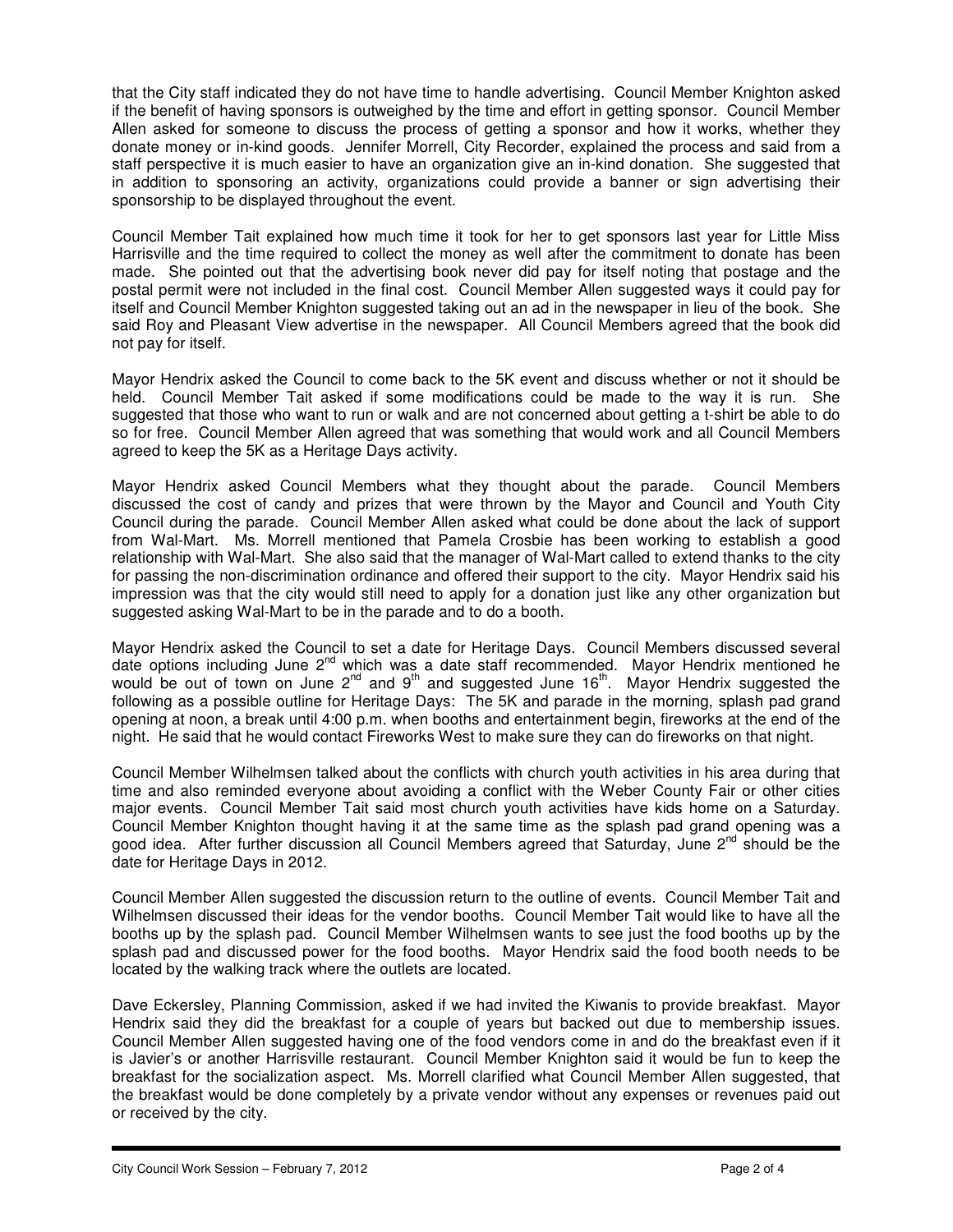Council Members discussed the car show. Council Member Tait said she was not sure if the organizer from past years was willing to do it again and also mentioned some complaints from those who participated. Council Member Wilhelmsen mentioned that it was not a popular event on the survey. Council Member Allen pointed out that it lost money. Mayor Hendrix pointed out that the ground might not be hard enough to withstand the car show traffic. Council Member Allen said this event should be self-sustaining just like any event. Council Member Knighton asked why it has to be a competitive car show and suggested asking a car club to come and display their cars. Council Member Wilhelmsen said that Jeff Pearce has a contact with old classic cars. Council Member Tait suggested checking with Gene Bingham before moving forward with any assignments.

Council Member Tait also suggested giving City Historian Shanna Edwards an hour on Saturday to do some type of history/jubilee presentation. Council Member Allen asked if another activity could go on at the same time for families with younger children. Council Members discussed some of the old games people played. Council Member Knighton said the sawdust scramble should be held away from the splash pad. Council Members also discussed whether to do activities all day long or have a break in the middle of the day. Council Member Knighton suggested starting the parade later in the day. Council Member Allen asked why Heritage Days starts so early (6:50 a.m.) and asked if the whole event could have a later start time.

Council Member Wilhelmsen asked for input on the frozen t-shirt contest and pointed out that it was a popular activity. Council Member Tait noted that it ranked low on the survey. Council Member Wilhelmsen asked to keep it so that sponsors can have their name on the back of the t-shirt.

Council Member Tait asked what the budget has been set at. Council Member Allen suggested setting it at \$7,000. Mayor Hendrix said it would be good to keep the cost down and would help with employee moral because staff would not be getting raises again this year. Council Member Tait felt that \$5,000 would be plenty and added that the main attraction will be the splash pad. Council Member Knighton added that it will be probably be the most popular attraction of the day. Ms. Morrell reminded Council Members that the splash pad will mainly attract kids under 10 and there still needs to be activities for teens.

Council Member Wilhelmsen asked about doing a 60's dance versus a teen dance and asked for input on the Harrisville's Got Talent concept. He also discussed the idea of having the local churches to a booth. Ms. Morrell asked that the Council consider contacting clubs and groups from the high school and junior high and allow them to operate game booths as a fund raiser. Council Member Wilhelmsen said they would need to be contacted right away. Ms. Morrell said that having those groups would also help draw people out to Heritage Days.

Council Members discussed ideas for having a 60's dance or at least 60's music. Council Member Allen suggested keeping the dance the same as it has been with popular music of the day. Mayor Hendrix asked about doing an activity for the adults when the kids are doing the dance. Council Member Allen added that the dance could possibly take place on the upper ball field with something going on at the bowery that is more family oriented.

Council Member Tait mentioned the idea of bringing in local talent groups and the support that generated in years past when friends and family came to watch their kids perform. Council Member Wilhelmsen said he has seen an increase in musical talent with the youth. Council Member talked about the best way to bring out local talent, especially talent from school organizations. Council Member Knighton asked if we could challenge each of the religious organizations to send a talent group. Council Members also discussed the Harrisville's Got Talent idea and whether or not they should award a prize/choose a winner.

Council Members discussed the fireworks. Mayor Hendrix said he would call and make sure they could change the fireworks date from August to June. Council Members discussed the possibility of having the fireworks earlier and when it would be dark. Council Member Allen requested that Heritage Days be done after the fireworks are over. Council Members agreed and felt that was a good way to end the day.

Council Member Wilhelmsen summarized what had been discussed by saying things should be simplified, costs reduced, activities fit into blocks of time, vendor booths moved up to the splash pad, and having someone new be in charge. Council Member Tait said assignments need to be made and given